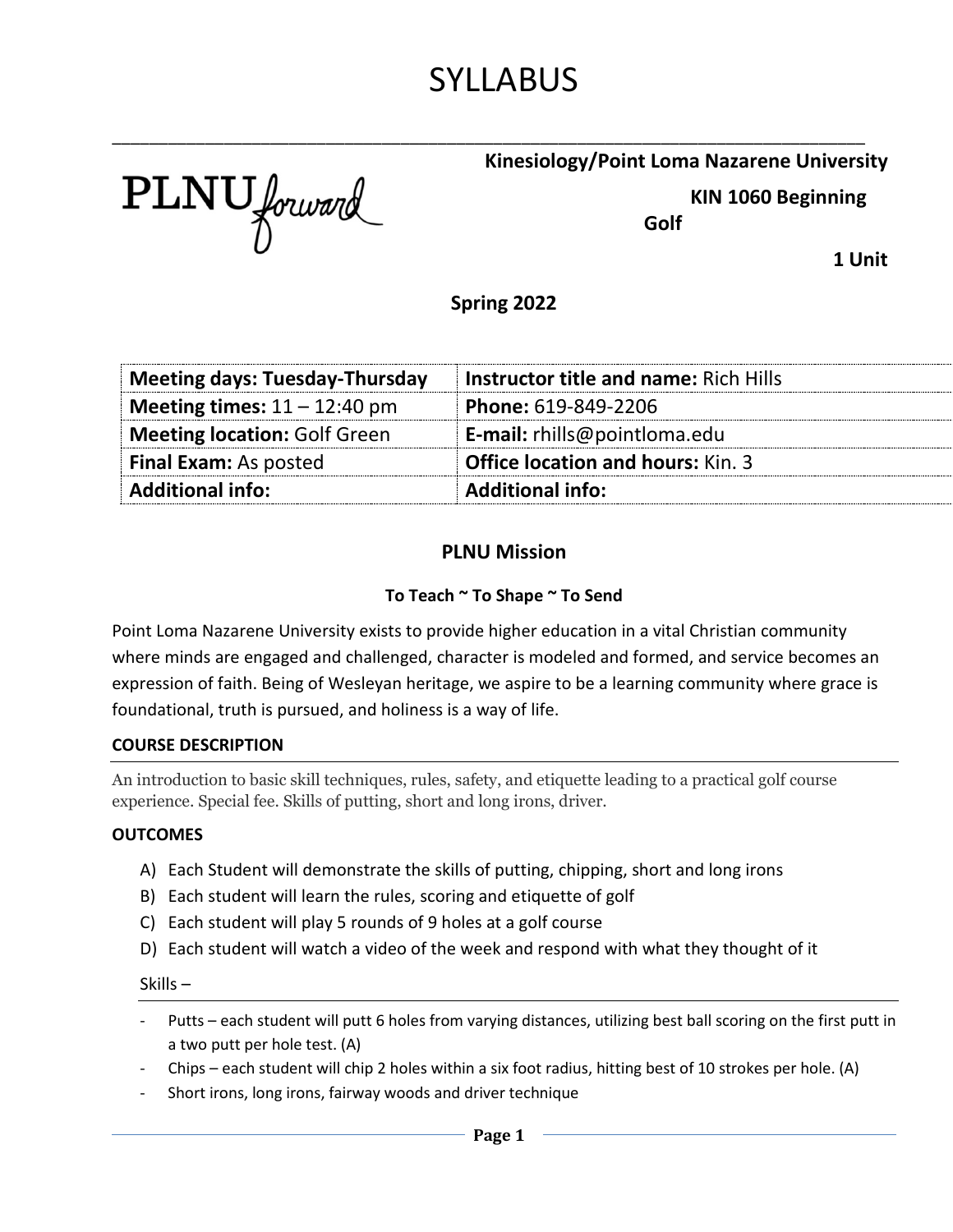- Each student will state the rules, scoring and etiquette of golf on a written test. (B)
- Each student will play a minimum of 5 rounds of 9 holes at Sail Ho golf course and turn in the filled out scorecard. (C)

Evaluation:

| Skills (putting, chipping and irons, woods) | 4@25pts.   | 100 pts. |
|---------------------------------------------|------------|----------|
| Written test                                |            | 25 pts.  |
| 5 rounds at Sail Ho                         | 5@10pts    | 50 pts.  |
| Observation report (videos)                 |            | 15 pts.  |
| Class participation                         | $13@$ 5pts | 65 pts.  |
| Total:                                      |            | 255 pts. |

Grade:

A = 90%; B = 80%; C = 70%; D = 60%

### **COURSE CREDIT HOUR INFORMATION**

In the interest of providing sufficient time to accomplish the stated Course Learning Outcomes, this class meets the PLNU credit hour policy for a \_\_unit class delivered over \_\_\_ weeks. Specific details about how the class meets the credit hour requirement can be provided upon request.

# **FINAL EXAMINATION POLICY**

Successful completion of this class requires taking the final examination **on its scheduled day**. The final examination schedule is posted on the [Class Schedules](http://www.pointloma.edu/experience/academics/class-schedules) site. No requests for early examinations or alternative days will be approved.

### **PLNU COPYRIGHT POLICY**

Point Loma Nazarene University, as a non-profit educational institution, is entitled by law to use materials protected by the US Copyright Act for classroom education. Any use of those materials outside the class may violate the law.

# **PLNU ACADEMIC HONESTY POLICY**

Students should demonstrate academic honesty by doing original work and by giving appropriate credit to the ideas of others. Academic dishonesty is the act of presenting information, ideas, and/or concepts as one's own when in reality they are the results of another person's creativity and effort. A faculty member who believes a situation involving academic dishonesty has been detected may assign a failing grade for that assignment or examination, or, depending on the seriousness of the offense, for the course. Faculty should follow and students may appeal using the procedure in the university